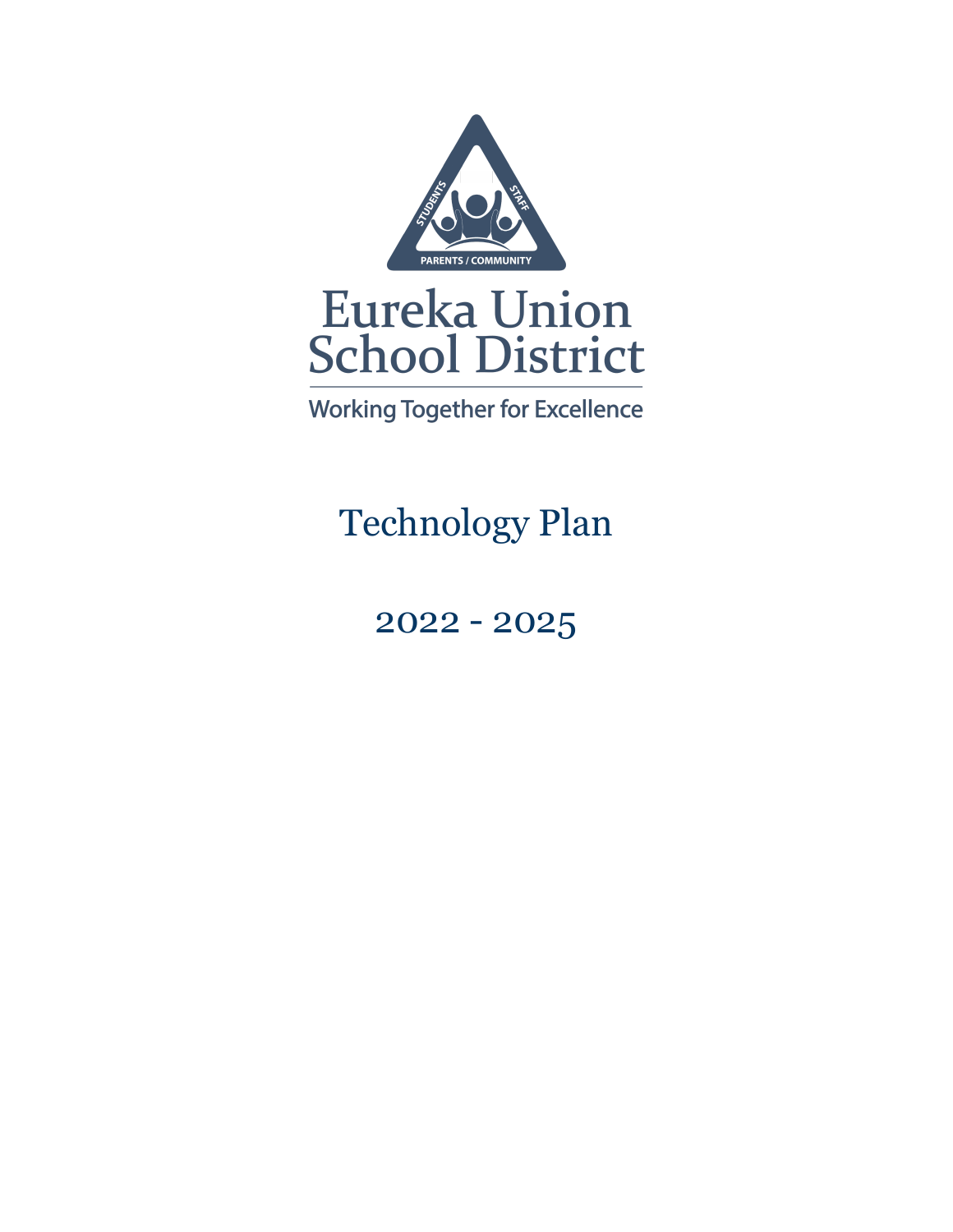## **TABLE OF CONTENTS**

| <b>SECTION</b> | TITIAR                                                                                                                                                        | <b>PAGE</b> |
|----------------|---------------------------------------------------------------------------------------------------------------------------------------------------------------|-------------|
| 1              | Introduction:<br><b>Vision</b><br>Goals                                                                                                                       |             |
| $\overline{2}$ | Technology Plan Implementation:<br><b>Technology</b><br><b>Curriculum &amp; Instruction</b><br><b>Professional Development</b><br>Collaboration<br>Safety/SEL |             |
| 3              | <b>Technology Standardization Lists</b><br>1. Hardware<br>2. Applications                                                                                     |             |
| $\overline{4}$ | <b>Technology Department</b>                                                                                                                                  |             |
| 5              | <b>Budget</b>                                                                                                                                                 |             |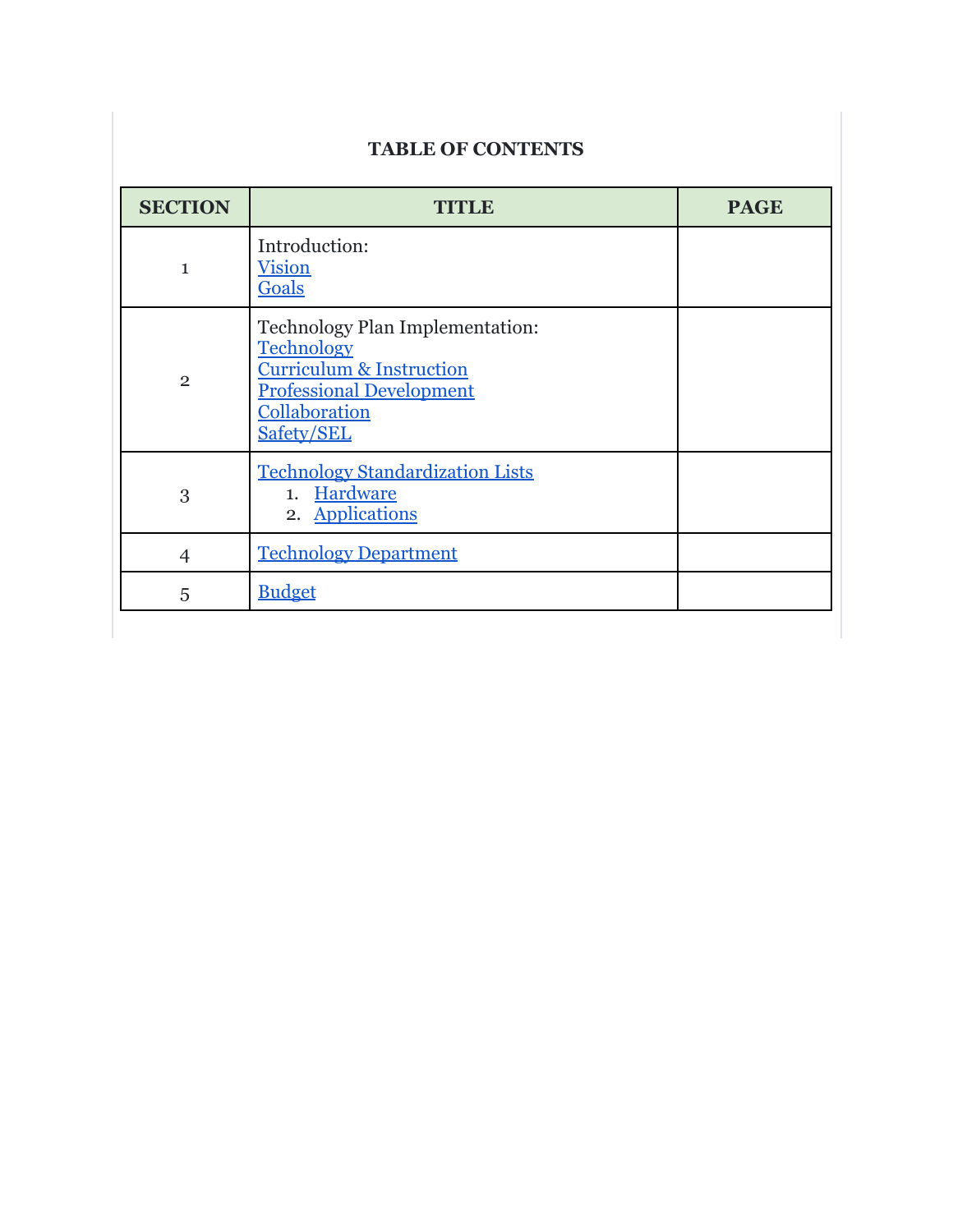### **Vision:**

<span id="page-2-0"></span>The Eureka Union School District provides equitable and inclusive access to engaging and interactive tools that enhance and transform teaching and learning, provide opportunities for meaningful collaboration, and inspire innovation for student achievement.

### **Goals**

- <span id="page-2-1"></span>1. Technology: The Eureka Union School District will continue to research and develop recommendations for the implementation and use of educational technology.
- 2. Curriculum & Instruction: Transform teaching and learning for improved student engagement that results in increased student outcomes.
- 3. Professional Development: A comprehensive and consistent plan for technology professional development will be designed to provide learning opportunities for all district staff.
- 4. Collaboration: Provide opportunities for meaningful collaboration to spur innovation through research and development and ensure that plans are clearly communicated to all stakeholders.
- 5. Security & Safety: Staff will stay current with common cyber security practices to ensure digital safety for all of our students, staff and confidential information.

### **Plan Evaluation**

The District Technology Plan will be reviewed annually by the Technology Committee for progress toward identified goals and objectives. A progress report will be provided to the Governing Board annually.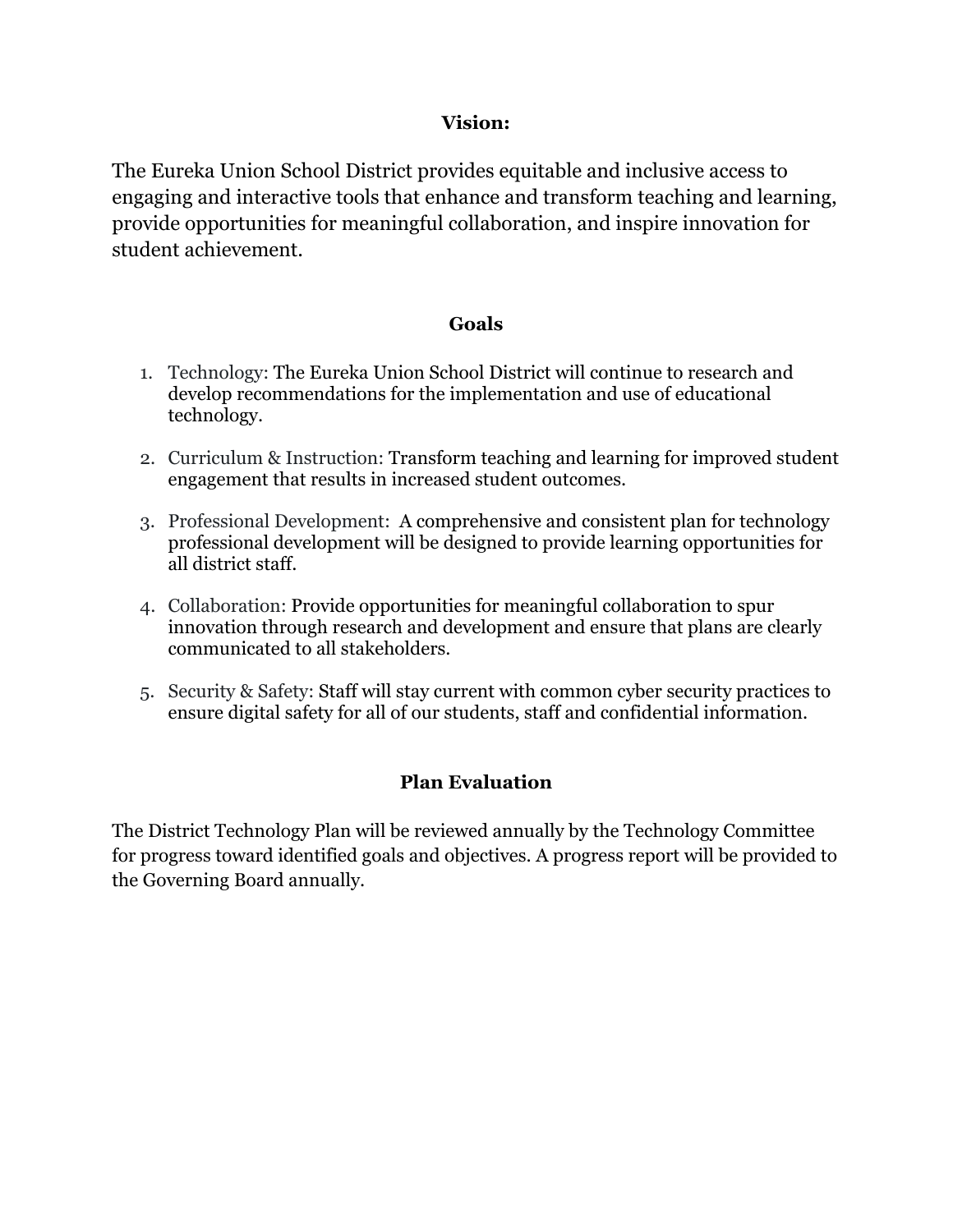### **Goal#1: Technology**

<span id="page-3-0"></span>**Goal:** The Eureka Union School District will continue to research and develop recommendations for the implementation and use of educational technology.

**Objective #1:** The district will work with a team of teachers as well as classified staff to review and determine the most appropriate technology that will optimize student achievement and staff's ability to provide stellar instruction.

**Objective #2:** All district staff will maintain proficiency in the use of classroom technology and resources to teach, assess and communicate about student learning

#### **Action Items**

Annual survey of staff technology usage.

Any new technology tools being considered for implementation will be reviewed and/or piloted by Technology Support Teachers for effectiveness and feasibility.

Updated standards and district expectations will be clarified and communicated to all certificated, classified and administrative staff.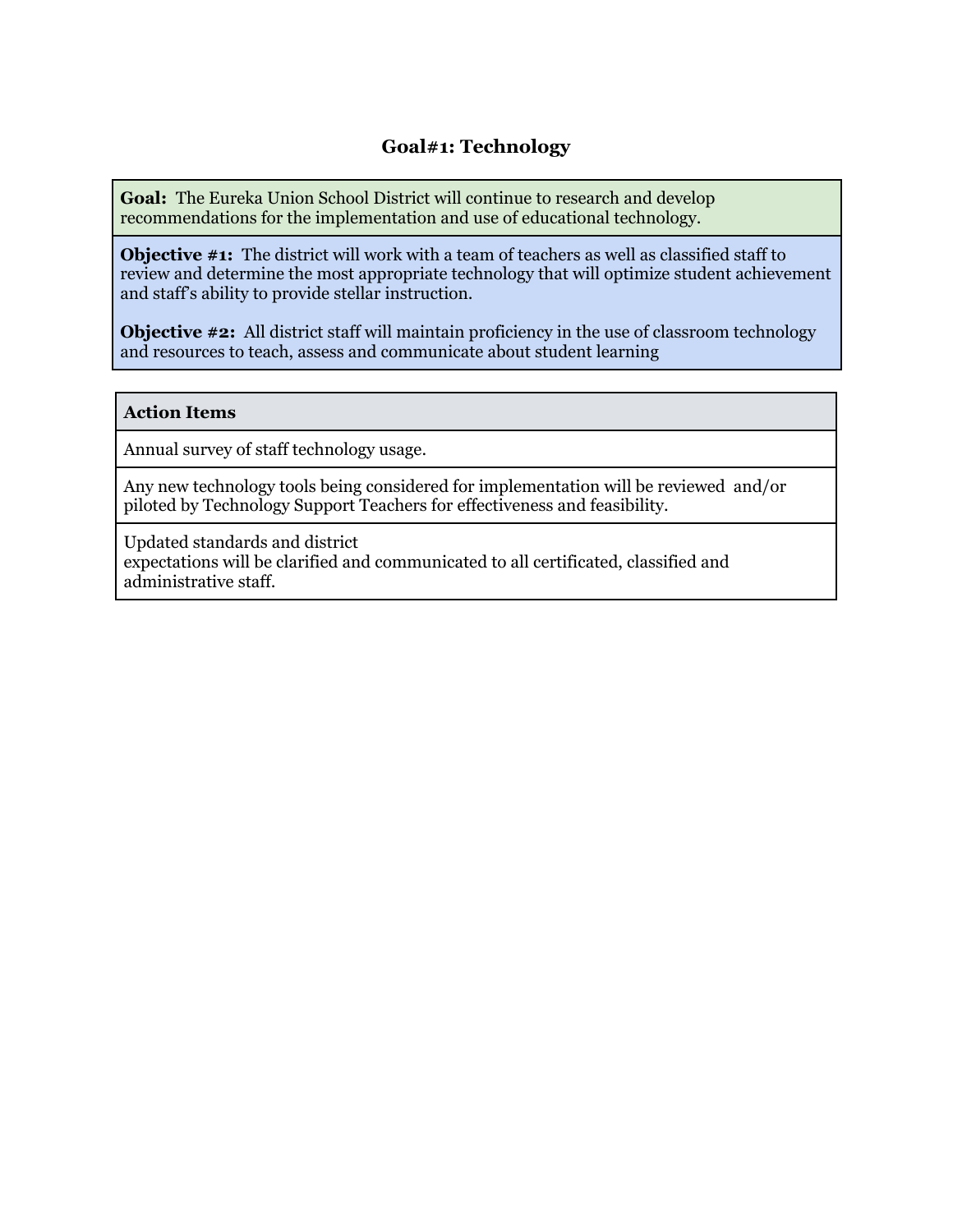<span id="page-4-0"></span>**Goal:** Transform teaching and learning for improved student engagement that results in increased student outcomes.

**Objective #1:** Within the first two years after district adoption 100% of students and teachers will demonstrate proficiency with and fully implement the use of digital components of the adopted instructional materials.

**Objective #2:** Annual usage data and teacher survey data will indicate an annual increase in usage and implementation of identified supplemental programs.

#### **Action Items**

All staff will be surveyed at the beginning of each school year and training will be provided for the effective use of classroom technology tools.

Publisher trainings for newly adopted curricular materials will include a focus on maximizing the use of technology tools and available supports.

Usage data will be analyzed to ensure that all students have access to the adopted curriculum.

District C&I Committees and Professional Learning Communities will discuss annually the use of materials and tools and identify any recommendations for modifications or improvements to daily implementation.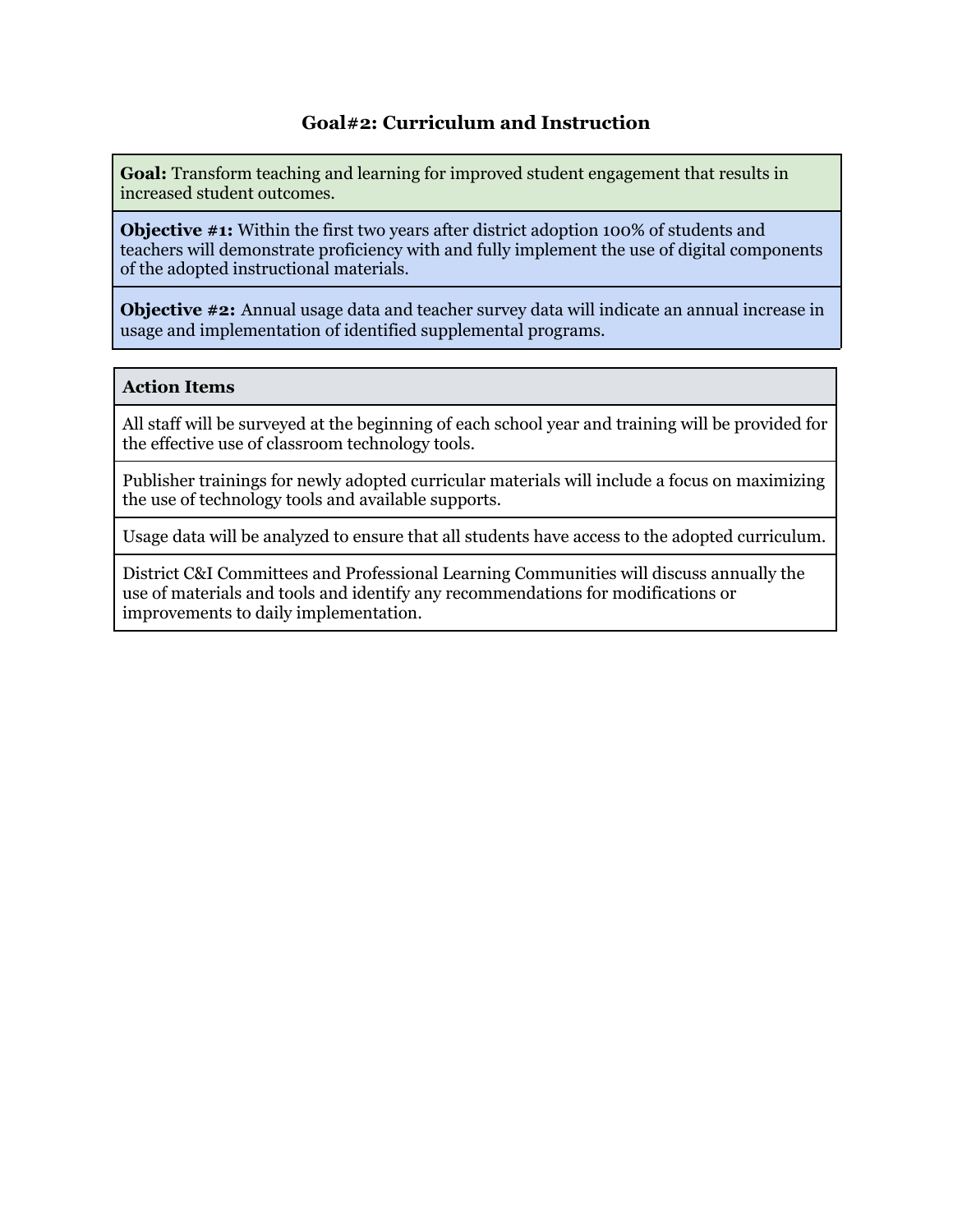### **Goal#3: Professional Development**

<span id="page-5-0"></span>**Goal:** A comprehensive and consistent plan for technology professional development will be designed to provide learning opportunities for all district staff.

**Objective #1:** At least one district professional development day each year will be focused on topics related to technology use for enhancing teaching and learning.

**Objective #2:** Identify needs and dedicate time and funding for site based Technology Teachers to lead and support colleagues.

#### **Action Items**

Annual analysis of staff technology survey data by the district technology committee for the planning of staff development offerings.

Professional development related to technology goals will be provided during district professional development day(s).

Continue to provide summer team collaboration time and regular collaboration time during the school year for certificated planning for the implementation of technology tools and instructional materials.

Staff development funds will be allocated to support relevant workshops and conferences for classified technology staff.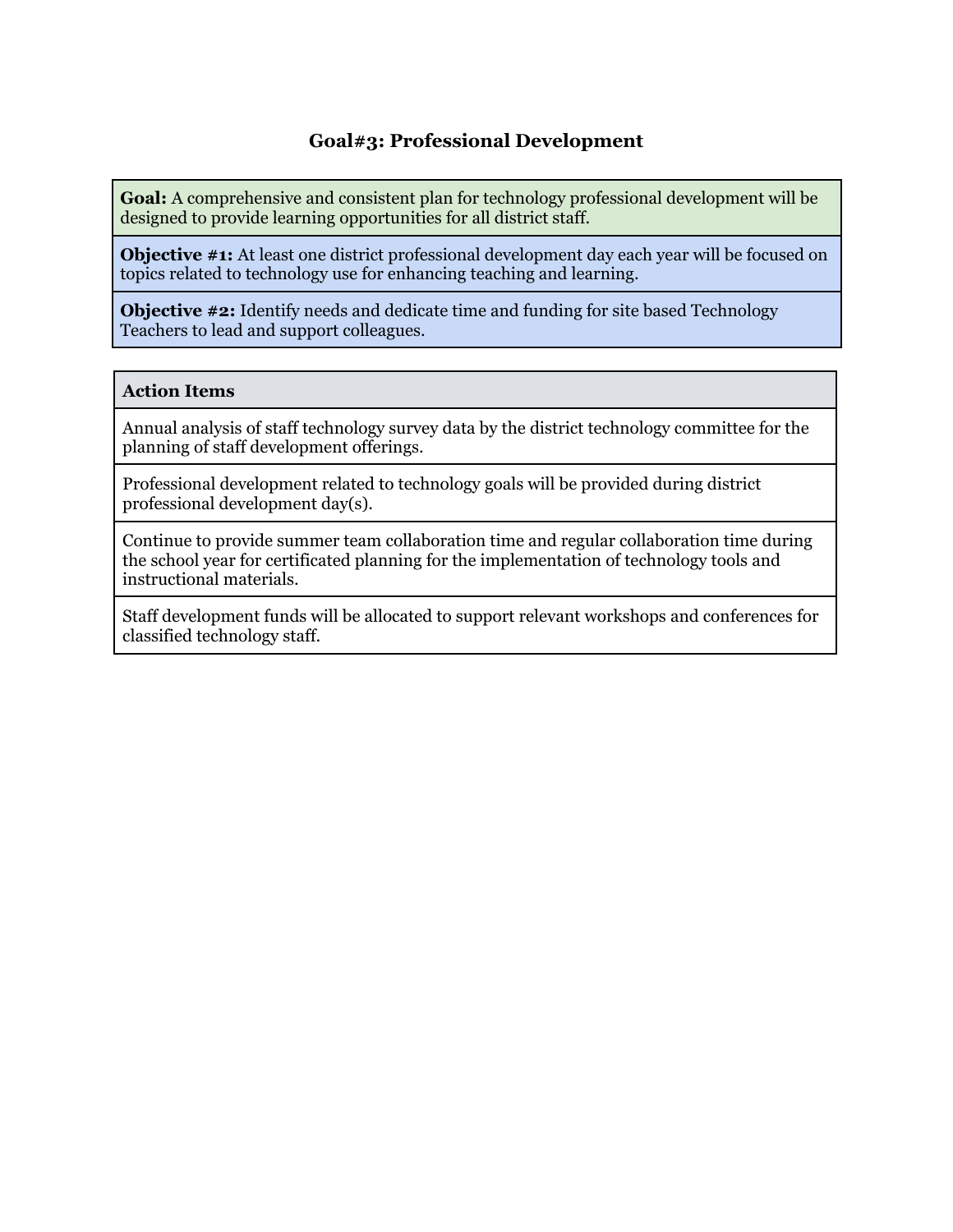<span id="page-6-0"></span>**Goal:** Provide opportunities for meaningful collaboration to spur innovation through research and development and ensure that plans are clearly communicated to all stakeholders.

**Objective #1:** District technology committee agendas will include topics related to best practice and future trends for teaching and learning.

**Objective #2: D**istrict Technology Leaders will continue to engage in research and development related to best practices and new technologies.

#### **Action Items**

Regular technology committee meetings will be held to communicate new information and prioritize action items.

Following each technology team meeting, site technology teachers will communicate information to, and gather input from, their school sites.

Technology Support Teachers will be provided release time to meet once each trimester to plan and collaborate in order to support priorities identified during the course of the year.

Time will be dedicated once a month for a technology agenda item at site staff meetings in order to facilitate communication and feedback.

Explore opportunities to visit other innovative school sites and attend educational technology conferences.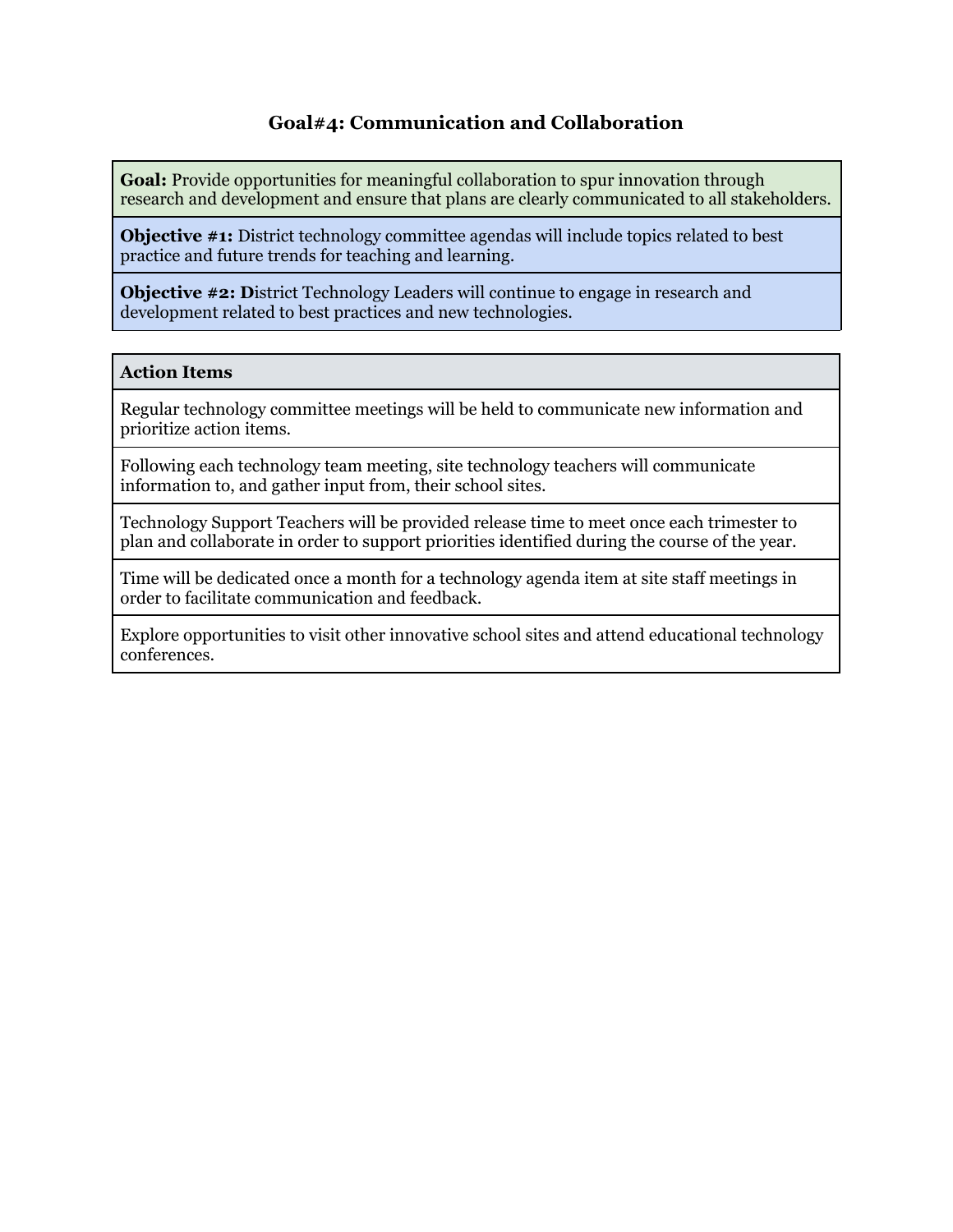**Goal:** Staff will stay current with common cyber security practices to ensure digital safety for all of our students, staff and confidential information.

**Objective #1:** All students in all grades will demonstrate digital citizenship as assessed by adherence to the Acceptable Use Agreement.

**Objective #2:** Teachers utilize the technologies to monitor student safety and security

**Objective #3:** All staff will develop awareness of social engineering tactics that may hinder business and educational operations

#### **Action Items**

Ongoing and Annual review of the district Acceptable Use Agreement with staff and students beginning each school year. The Agreement criteria will be reviewed throughout the school year as needed.

Two step verification will be implemented in Gmail

Staff will receive the tools and training for monitoring students digital usage

Students will be provided training on digital citizenship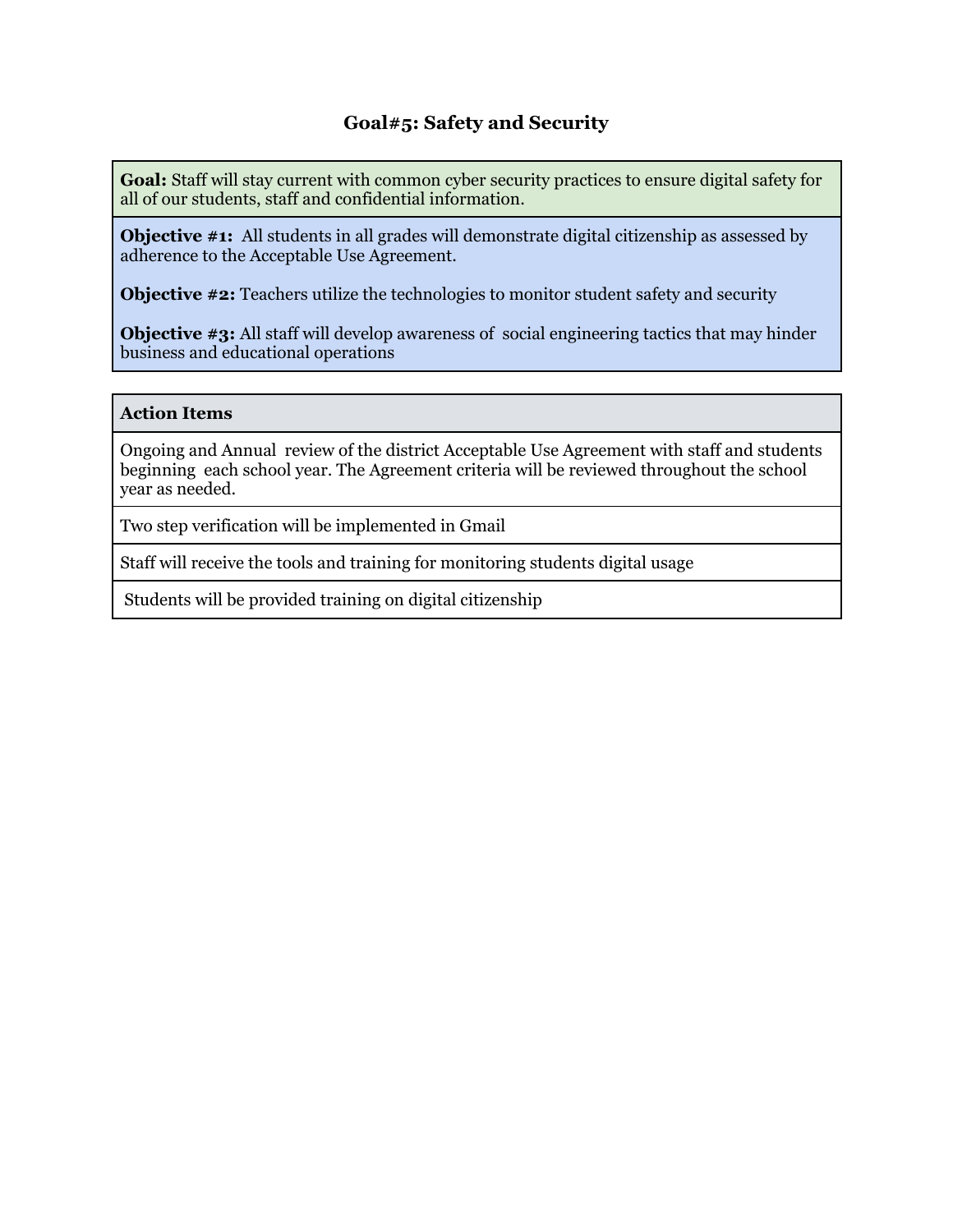# **Technology Standardization Lists**

## <span id="page-8-1"></span><span id="page-8-0"></span>**Hardware:**

| Equipment                | <b>Classroom Standard</b>                      | <b>Funding Source</b> |  |
|--------------------------|------------------------------------------------|-----------------------|--|
| Audio Equipment          | 1 per classroom                                | <b>District</b>       |  |
| <b>Interactive Panel</b> | 1 per classroom                                | District              |  |
| MacBook Air              | 1 per teacher                                  | <b>District</b>       |  |
| Projection Device        | 1 per teacher                                  | <b>District</b>       |  |
| <b>Printer Access</b>    | Network printers                               | District              |  |
| <b>Student Device</b>    | 1:1 Classroom set K-3rd<br>1:1 Student 4th-8th | District              |  |

## <span id="page-8-2"></span>**Applications:**

| <b>Application Name</b>         | For                   |  |  |
|---------------------------------|-----------------------|--|--|
| Google Enterprise for Education | Tk-8th                |  |  |
| <b>BrainPop</b>                 | Tk-6th                |  |  |
| GoGuardian                      | $3rd - 8th$           |  |  |
| Kami                            | 5th - 8th             |  |  |
| Listenwise                      | EL/SED                |  |  |
| Flocabulary                     | Tk-8th                |  |  |
| Scholastic SRI                  | $2nd - 6th \& (SPED)$ |  |  |
| Screencastify                   | Tk-8th                |  |  |
| EdPuzzle                        | Tk-8th                |  |  |
| Zearn                           | K-8th                 |  |  |
| <b>PALS</b>                     | Tk-6th                |  |  |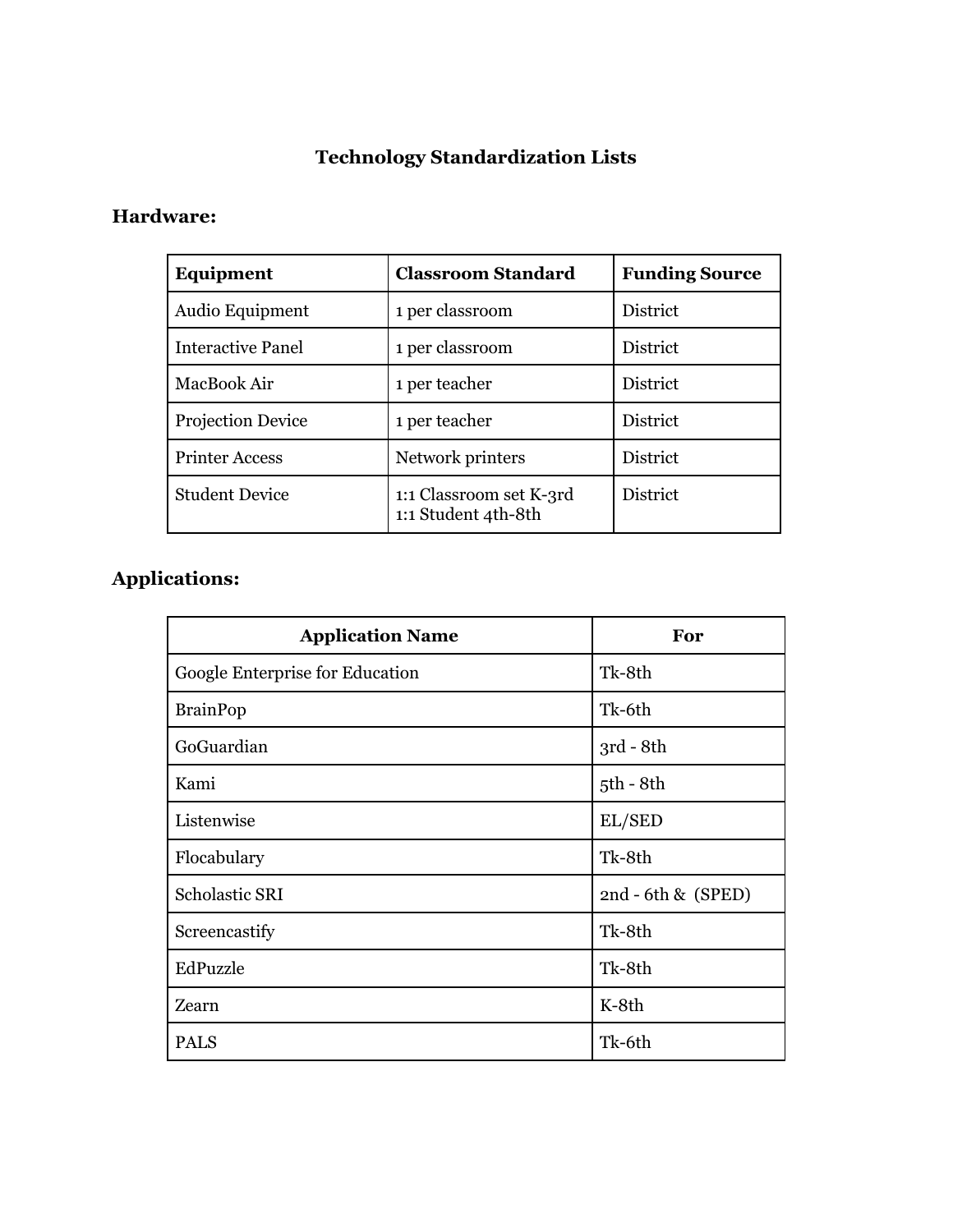# **Approved Free Applications**

| <b>Application Name</b> |                                   |
|-------------------------|-----------------------------------|
| Typing.com (via Clever) | Desmos                            |
| Prodigy                 | Wakelet                           |
| Kahoot (Monitor Ads)    | <b>Book Creator</b>               |
| XtraMath                | Canva                             |
| FlipGrid                | <b>Teach Your Monster to Read</b> |
| Starfall                | Quizlet (Monitor Ads)             |
| Khan                    | Whiteboard.chat                   |
| EPIC                    |                                   |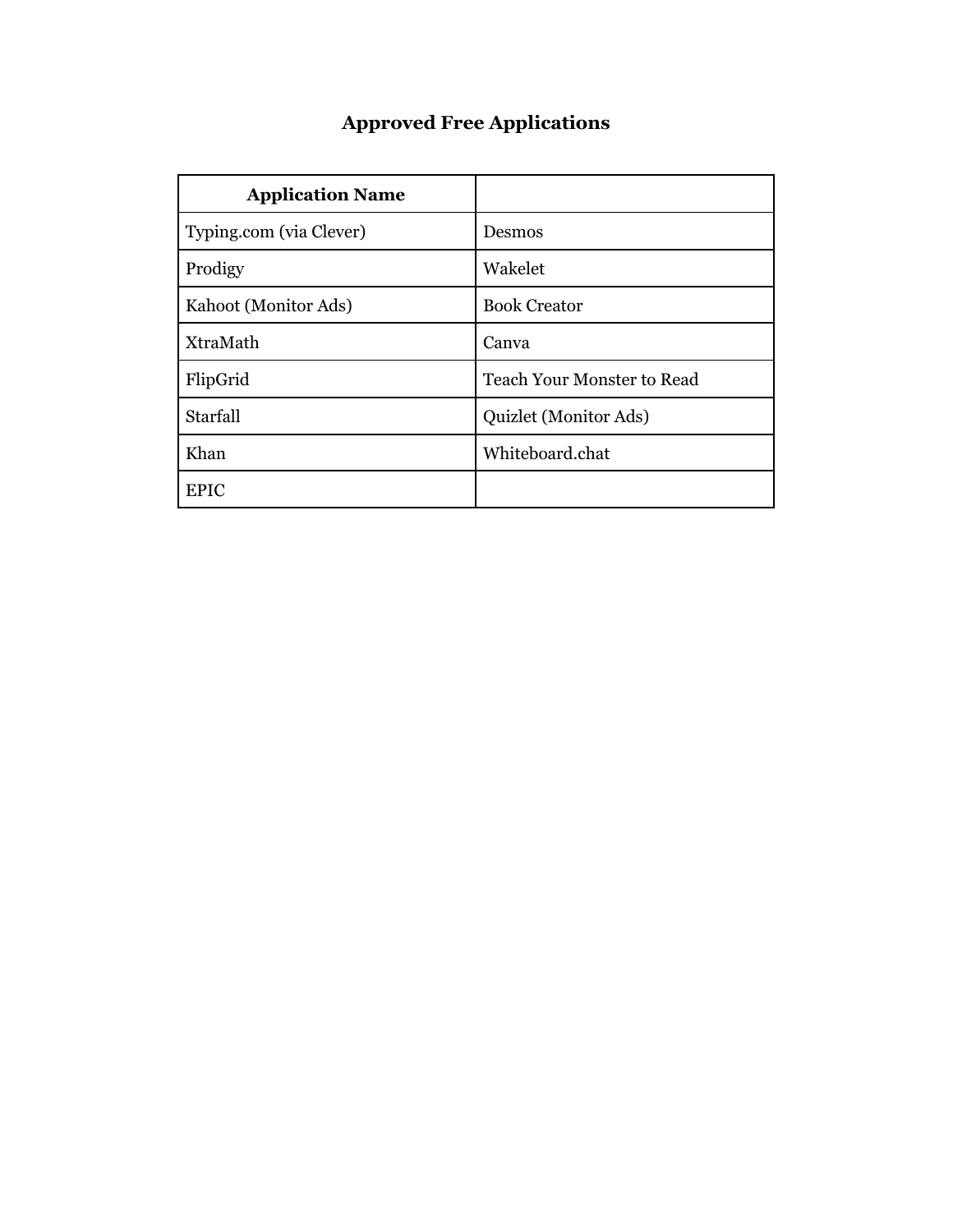# **Technology Department**

<span id="page-10-0"></span>

| <b>Title</b>                                | <b>Responsibilities</b>                                                                 |  |  |
|---------------------------------------------|-----------------------------------------------------------------------------------------|--|--|
| <b>Technology Network Coordinator</b>       | <b>Infrastructure and Network</b>                                                       |  |  |
| <b>Instructional Technology Coordinator</b> | Classroom Technology, Digital Curriculum,<br>Applications, and Professional Development |  |  |
| <b>Technology Technician</b>                | Maintenance and Installations                                                           |  |  |